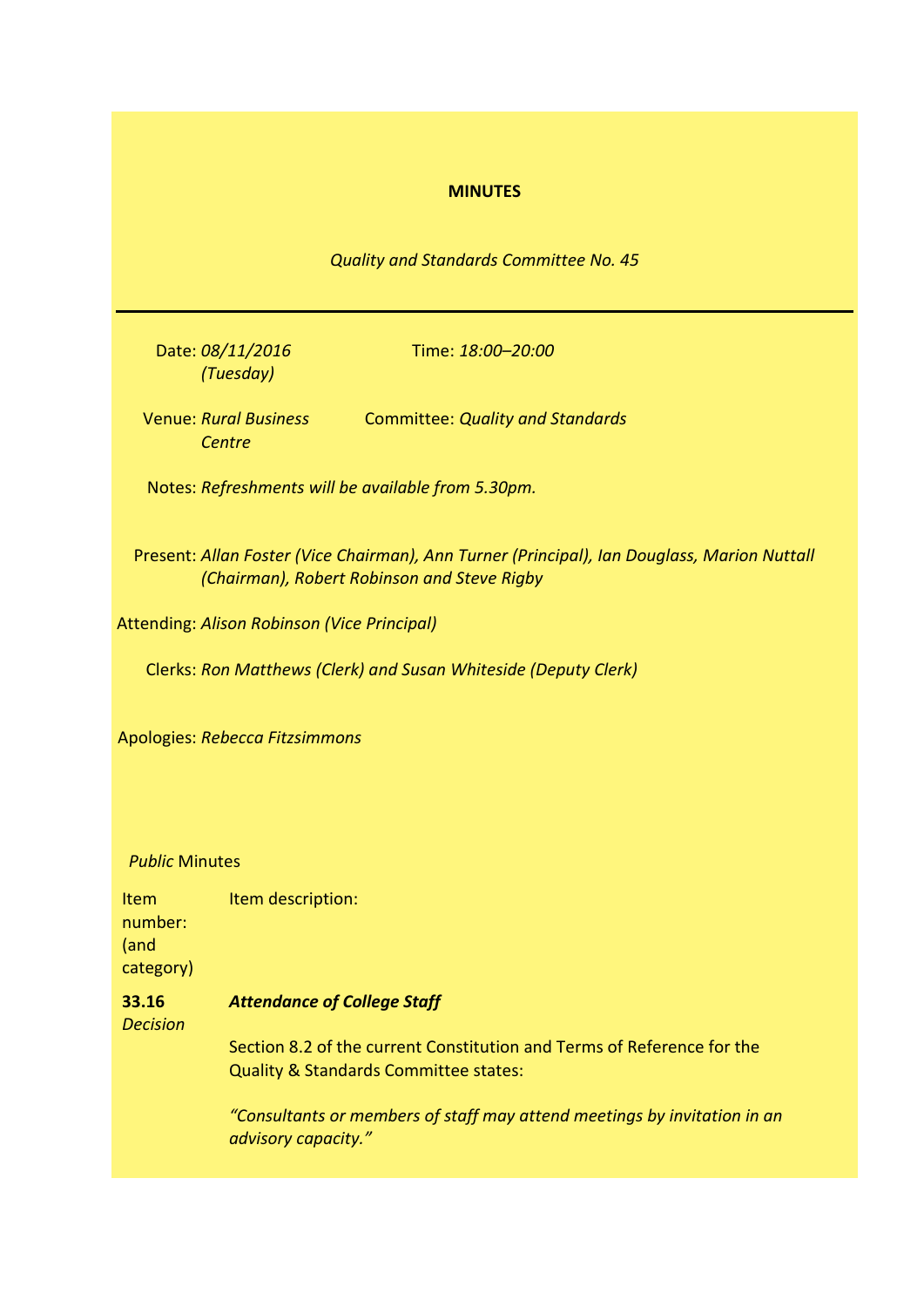## **Resolved:**

## **That College Management staff attend the meeting.**

#### **34.16** *Apologies for Absence*

*Record*

Rebecca Fitzsimmons was not in attendance at the meeting. Stephen Rigby had given apologies for the first part of the meeting and arrived at 6.25pm part way through item 39.16, 'In Year Performance Report Further Education'.

#### **35.16** *Appointment of Chair and Vice Chair for the Academic year 2016 / 2017*

*Decision*

Quality and Standards Committee asked for nominations for Chair and Vice Chair of the Committee for the academic year 2016 / 2017.

Marion Nuttall, the Chair for the previous year would retire from the Board on 31 December 2016. Quality & Standards Committee was keen to keep her expertise at the forefront of the Committee. She was nominated to take the Vice Chair role until her retirement and Allan Foster the Vice Chair for the previous year was nominated to take the Chair role. The nominations were seconded and were elected unopposed.

Following due process it was

## **Resolved:**

- i. **That Allan Foster be appointed Chair of Quality & Standards Committee for the academic year 2016 / 2017**
- ii. **That Marion Nuttall be appointed Vice Chair of Quality & Standards Committee with immediate effect until 31 December 2016.**

#### **36.16** *Minutes of Previous Meeting*

*Decision*

The public and confidential minutes of meeting number 44 held on Tuesday 5 July 2016, published on the Extranet were signed and agreed as a true and accurate record of the meeting.

#### **37.16** *Declarations of Interest*

*Record*

There were no declarations of interest made in respect of items on the public agenda.

#### **38.16** *Strategic Plan Progress Report*

*Decision*

Quality & Standards Committee gave consideration to the Strategic Plan Progress Report 2016 / 2017.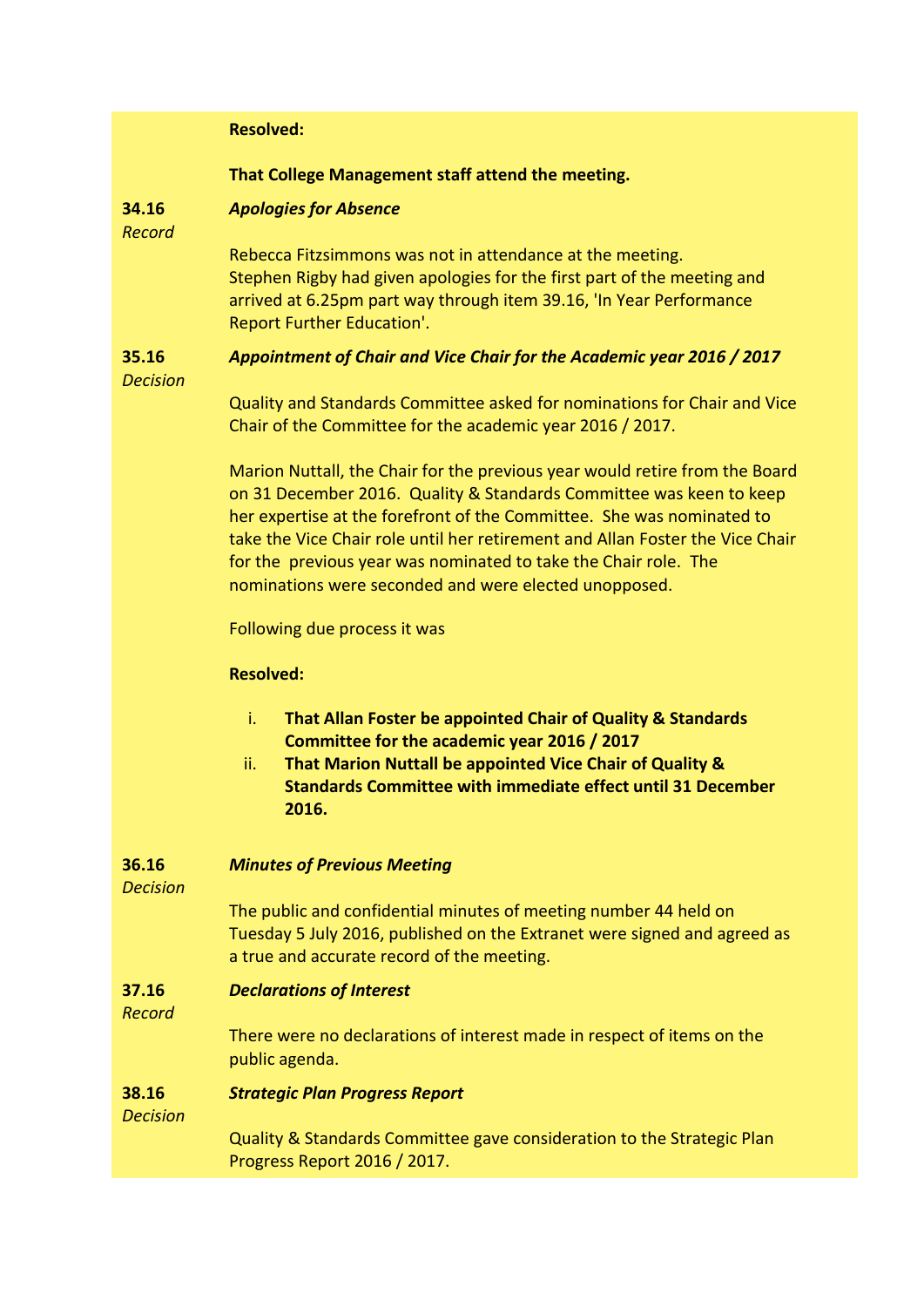The key performance indicators related to lesson observations, attendance and student feedback responses. Lesson observations were being carried out early in the academic year so that where necessary support mechanisms could be put in place as early in the year as possible. It was clarified that staff received 48 hours notice of a 3 day slot for a formal observation but they would not know which lesson was being observed. Unannounced informal walk throughs were also part of the strategy. College prided itself on providing good links to industry and from time to time does recruit staff without formal teaching qualifications. These staff were most likely to be practical lecturers and instructors and were expected to take up the College offer of the CertEd or PGCE qualification.

Quality & Standards Committee noted a pleasing start to the year.

### **Resolved:**

#### **That the Strategic Plan Progress Report be received.**

### *In Year Performance Data Further Education*

*Consultation*

**39.16**

Quality & Standards Committee gave consideration to the in Year FE Performance 2016 / 2017 which covered recruitment, attendance, punctuality, new curriculum courses, areas of low recruitment and associated analysis and actions.

Members noted that the College had recruited to meet the funding target and numbers were up on last year.

The 42 day probationary period had ceased, some learners had chosen not to continue with the course, some never arrived and some had been asked to leave due to unsatisfactory performance. Leavers were offered information, advice and guidance and if appropriate referred to the College Traineeship programme delivered through Apprenticeship & Skills. Those learners who remained would be counted in the final success data even if they should leave their course of study in year.

Quality & Standards Committee engaged in discussion over the report noting detailed focus and implementation of action on issues as they arose.

Attendance and punctuality, precursors to success but also to employability skills, were high though there were some concerns over Animal Studies at Croxteth which although better than last year did not meet the College budget.

In response to questions Quality & Standards Committee was informed of Recruitment & Admissions and interview processes in the College and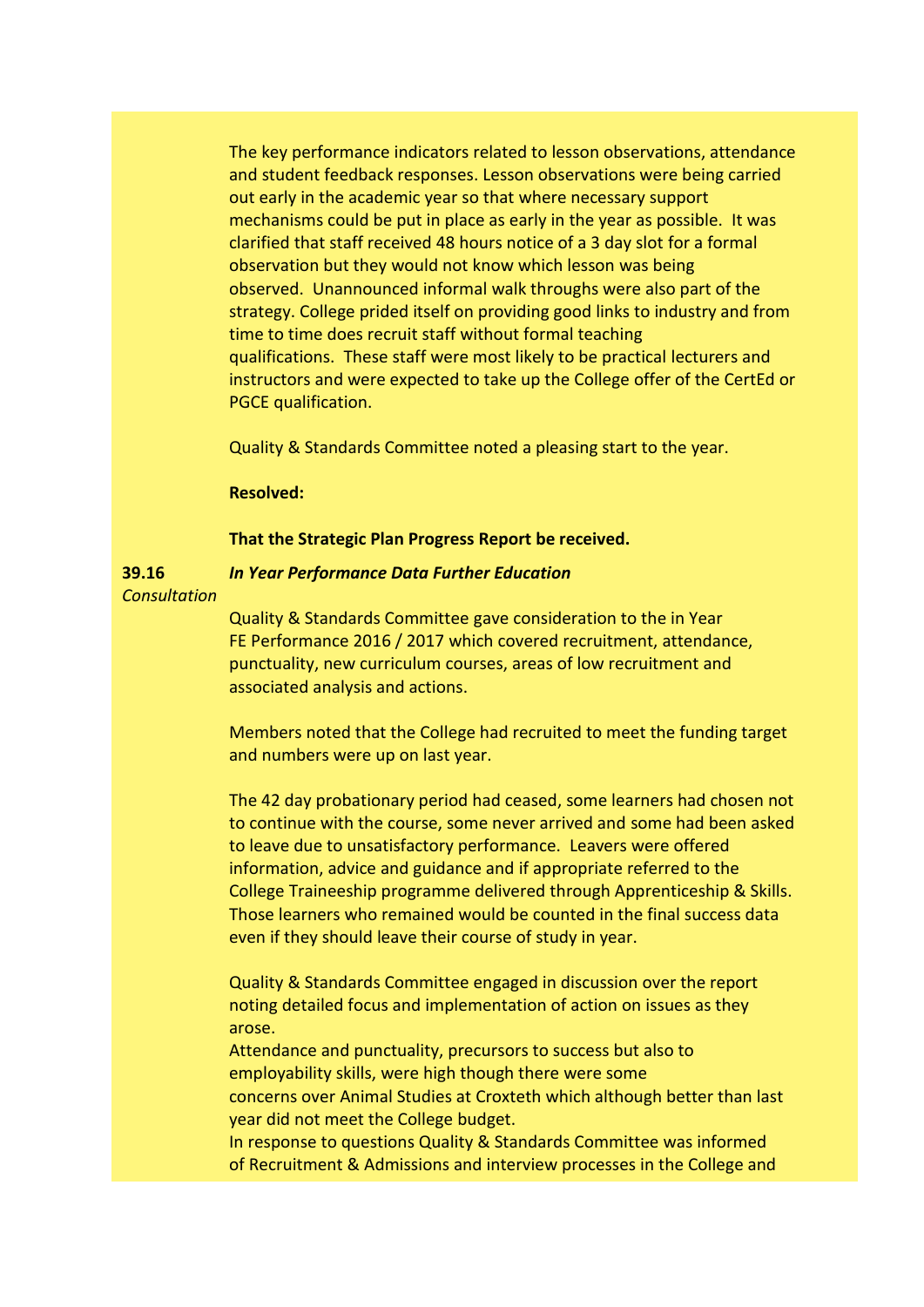noted the actions to be put in place concerning Recruitment at Croxteth.

Quality & Standards Committee noted a focus on strategies in General Education and in response to questions received further information on the number of home-schooled learners attracted to the Colleges 14-16 Maths and English tuition.

Overall Quality & Standards Committee noted a pleasing first report of academic year 2016 / 2017.

### **Resolved:**

### **That the Further Education In Year Performance report be received.**

**40.16**

*In Year Performance Data Higher Education*

*Consultation*

Quality & Standards Committee gave consideration to the Higher Education In Year Performance Report 2016 / 2017 which provided details of recruitment, attendance, retention, new HE course proposals, the Association of Colleges (AoC) Scholarship project, and associated actions.

**Recruitment** was below target. Members asked searching questions to understand the reasons.

In particular they noted low recruitment for Agriculture, though recent investment on resources in this area and positive career opportunities did lead to an enormous potential to market Agriculture.

Though nationally recruitment to universities was up, Members noted a variety of reasons for the under recruitment at Myerscough, in many cases financial implications being uppermost as a consideration. Other factors included traditional universities relaxing entry requirements, the college experience versus the University experience, FE HE recruitment versus Apprenticeship routes. Trends show increased regional recruitment over national as more students choose to commute from home.

**Retention and Attendance** were high, management analysis did drill down to pin point any issues.

**HE Course Proposals -** There were three new courses submitted which would complement other provision and support full and part time recruitment from 2018 onwards.

**AoC Scholarship project -** Pilot activities would feed into the final framework that would be rolled out to Colleges offering HE education. Research and scholarly activity are key assessment criteria for the new HE Teaching Excellence framework (TEF) so the Colleges involvement in the project places it in a strong position for this part of the TEF.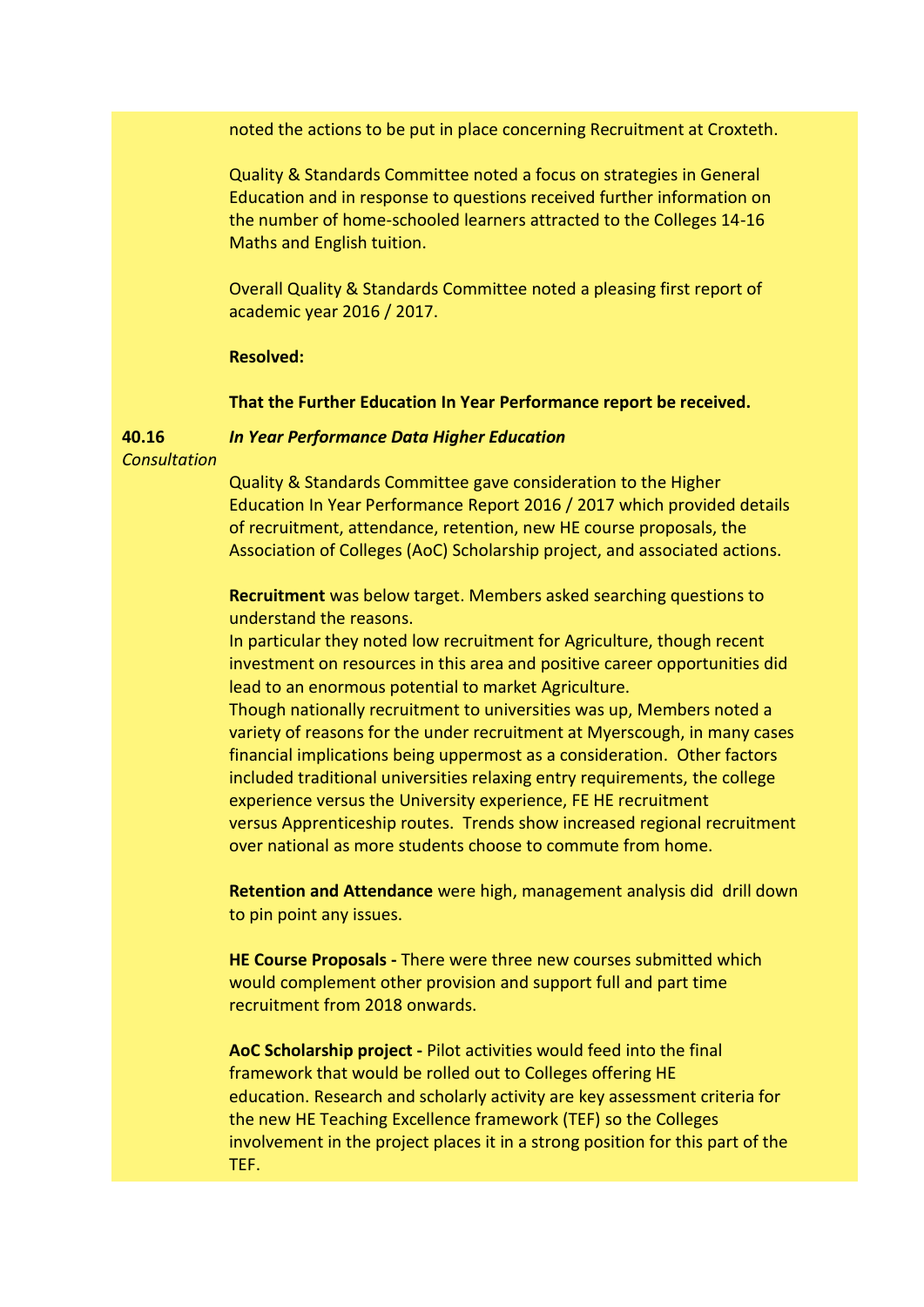**Area Review -** The team had commented on strong HE provision.

**Teaching Excellence Framework (TEF)** has been devised to recognise and reward excellent teaching in UK higher education providers.

The Government has introduced the TEF as a way of:

- a. Better informing students' choices about what and where to study
- b. Raising esteem for teaching
- c. Recognising and rewarding excellent teaching

d. Better meeting the needs of employers, business, industry and the professions

The assessment framework, criteria, evidence and process for the TEF had recently been published as had the core data for establishments. Providers would be assessed as Bronze, Silver or Gold. Myerscough's submission for recognition under the TEF will be submitted by 27 January 2017. Myerscough's core data placed the College in a good position going forward for the assessment but there was a challenge around recognition of Veterinary Nursing qualifications as a Graduate profession.

### **Resolved:**

**i. That the IN Year Higher education Report be received ii. That the Reports on the Higher Education Teaching Excellence Framework be received.**

# *Apprenticeship and Skills Learning Achievement 2016 / 2017*

*Consultation*

**41.16**

Corporation gave consideration to the Apprenticeship and Skills in-year Performance Report which provided an overview and update on key developments together with reports on the various actions.

**Recruitment** was on target at this stage for these rolling programmes. The area would strive to meet the stretching targets whilst recruiting with integrity. There could be potential to bid for growth. Actions to improve systems for timely processing of applications is currently a priority.

**Withdrawals** were significantly lower than the previous year.

**Apprenticeship & Skills Curriculum -** Myerscough was the first and, to date, only College to launch and deliver the new trailblazer standards for Golf Greenkeeping. This was generating enquiries. Other proposals for the 2016 / 2017 curriculum were ongoing.

Actions included attention to: gaps in performance against protected characteristics and between age groups, administration functions and resources, underperforming schemes, timely achievement, lesson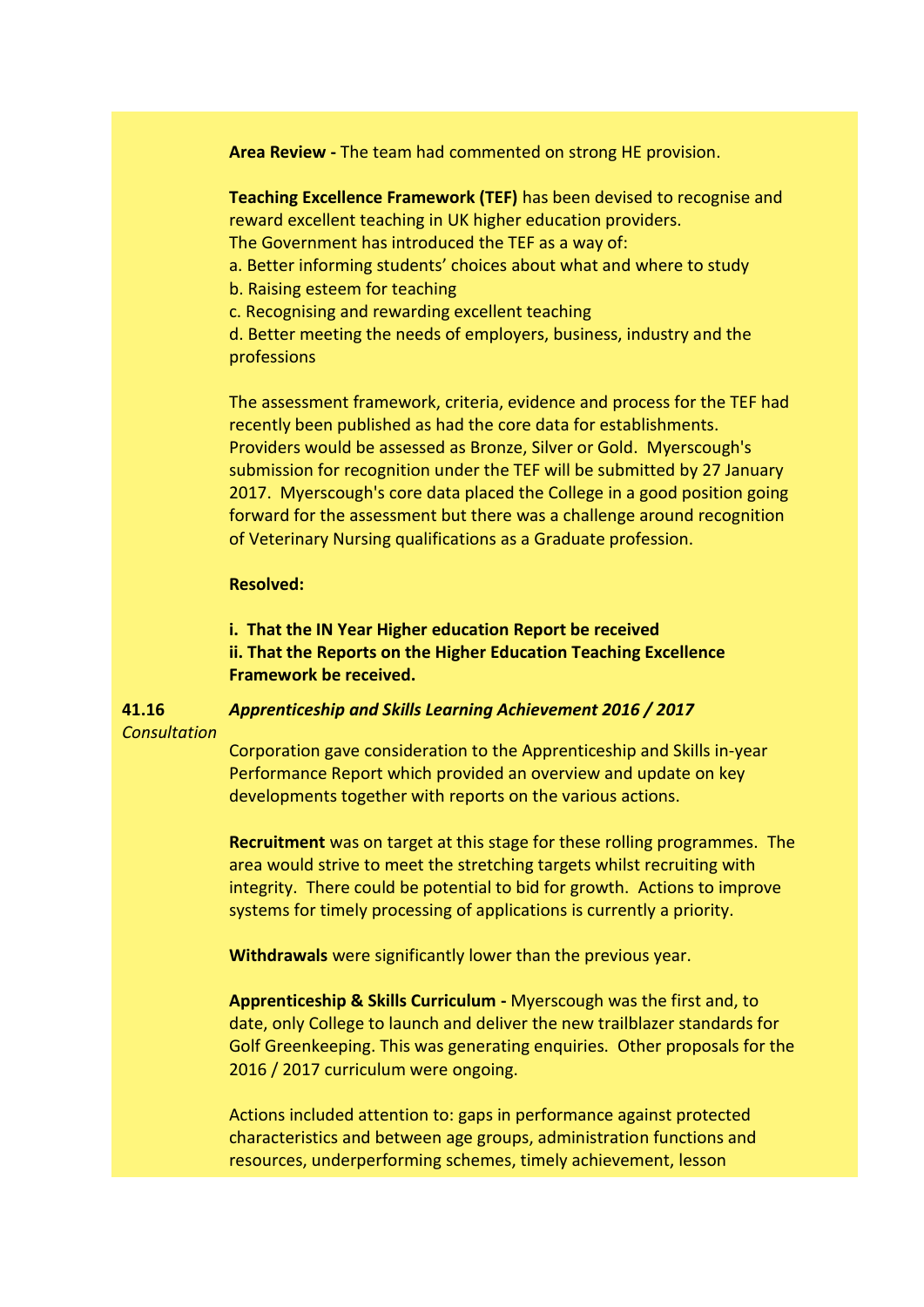observations, and student feedback and functional skills.

Quality & Standards Committee was pleased to receive a positive report in this complex area that was a key Government objective and undergoing much change.

### **Resolved:**

### **That the Apprenticeship and Skills In-year report be received.**

### *Teaching Learning and Assessment Report*

*Consultation*

**42.16**

Quality and Standards Committee gave consideration to the Teaching Learning and Assessment Report which provided an overview of academic data.

The team was working to complete observations early in the year with Skills & Apprentices a priority. 21% had been completed, the target was to complete 100% in the year. Numbers of grade 1 and Grade 2 observations was high.

Quality & Standards Committee asked Management questions around the processes, robustness and staff perception of the observations. The Staff Governor contributed questions and supported the dialogue. Overall it was reported staff engaged positively with the process. There was much improved buy in due to improved procedures, a shift in culture and a matrix approach that closed the loop on actions. For those staff who required further support the Improving Teacher Programme was available to managers. An additional tool was the professional difficulties programme.

Members were assured good practice was shared. Thinking of the considerable capital expenditure agreed for Animal and Equine at Croxteth members were pleased to receive assurance that the observation results from Croxteth were in line with standards of the College as a whole.

**Scholarly Activity programme -** The initiatives to create 'Teacher Learning Communities' and develop 'Students as Researchers' were progressing.

**The Landex Peer Review** had confirmed teaching learning and assessment as 'Good' and early learner feedback indicated high satisfaction.

**An external verifier review had been successful and strategies to ensure the** Colleges internal verification process and professionalism were in place.

In addition there had been attention given to effective communications and the Quality Assurance Team had been strengthened through realignment of roles.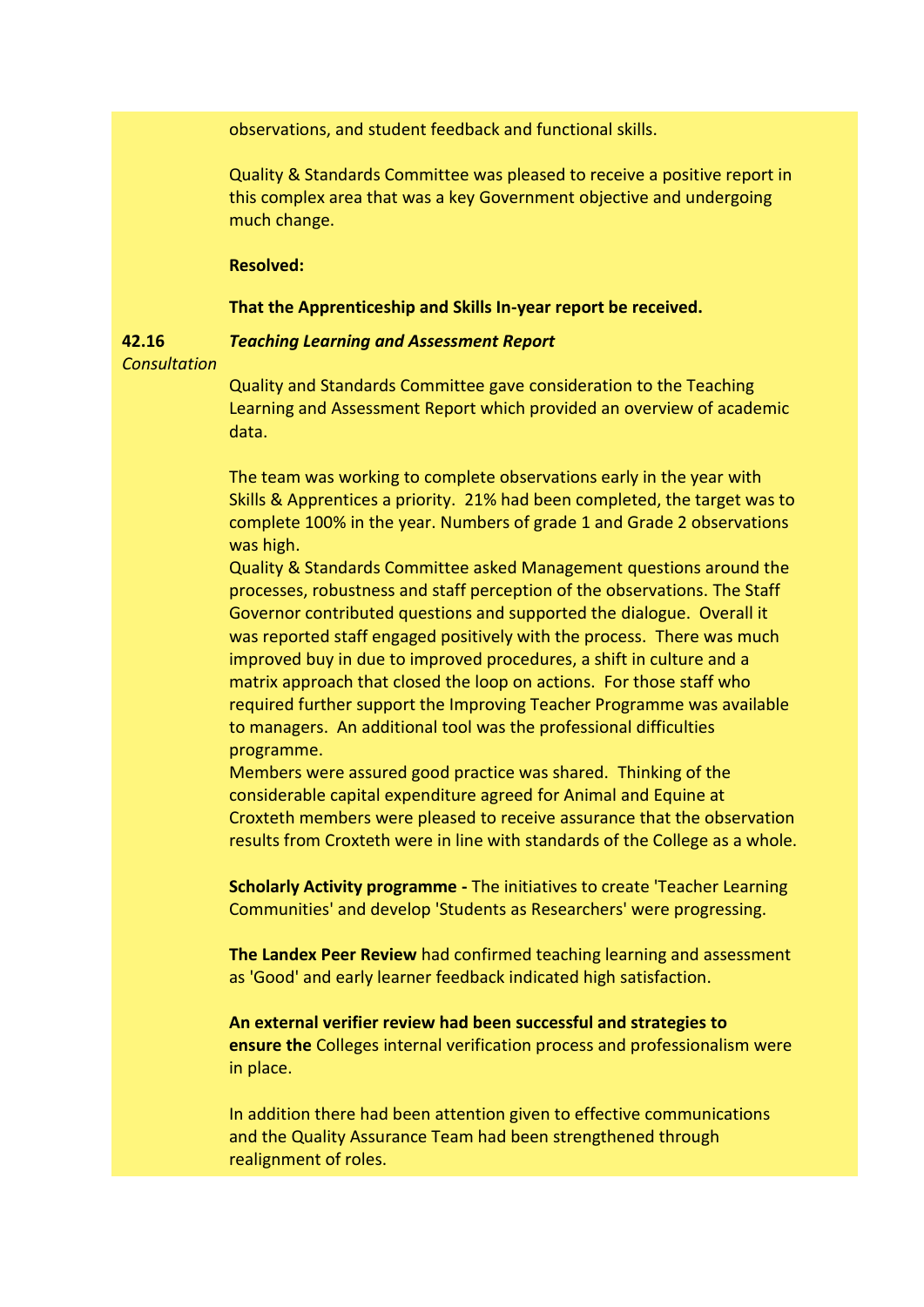### **Resolved:**

**That the Teaching Learning and Assessment Report be received.**

#### **43.16** *Draft Equality and Diversity Annual Report 2015 / 2016*

*Decision*

Quality and Standards Committee gave consideration to the Draft Equality and Diversity Annual Report. The final report would be published on the College website in January 2017.

The report reflected on the work that had been undertaken to advance and promote equality, diversity and inclusion at Myerscough College over the academic year 2015 / 2016.

In accordance with the Equality Act 2010 and the Public Sector Equality Duty which came into force in April 2011 the College gives due regard to:

- Advance equality of opportunity between people who share a protected characteristic and those who do not
- Foster good relations between people who share a protected characteristic and those who do not
- Eliminate unlawful discrimination, harassment and victimisation, and other conduct prohibited.

The Vice Principal updated members that Investors in Diversity stage 2 had been achieved and tabled an internal document 'Myerscough College Leaders in Diversity Action Plan'. The action plan had been produced to progress the actions to achieve Leaders in Diversity ahead of meeting with the external advisor. There had been a slip in the timeframe and the College wished to progress the programme according to agreed timelines and for assessment in February 2017 as Leaders in Diversity.

### **Resolved:**

- **1. That the Equality & Diversity Annual Report 2015 / 2016 be received.**
- **ii. That the Action Plan be received.**

#### **44.16** *Quality Improvement Plans 2015 / 2016 Final Update*

## *Consultation*

Quality & Standards Committee gave consideration to the 2015 / 2016 Quality Improvement Plan final update which indicated those actions achieved and those requiring further attention.

Overall, members noted a positive report. They asked searching questions on the performance of Equine, noting a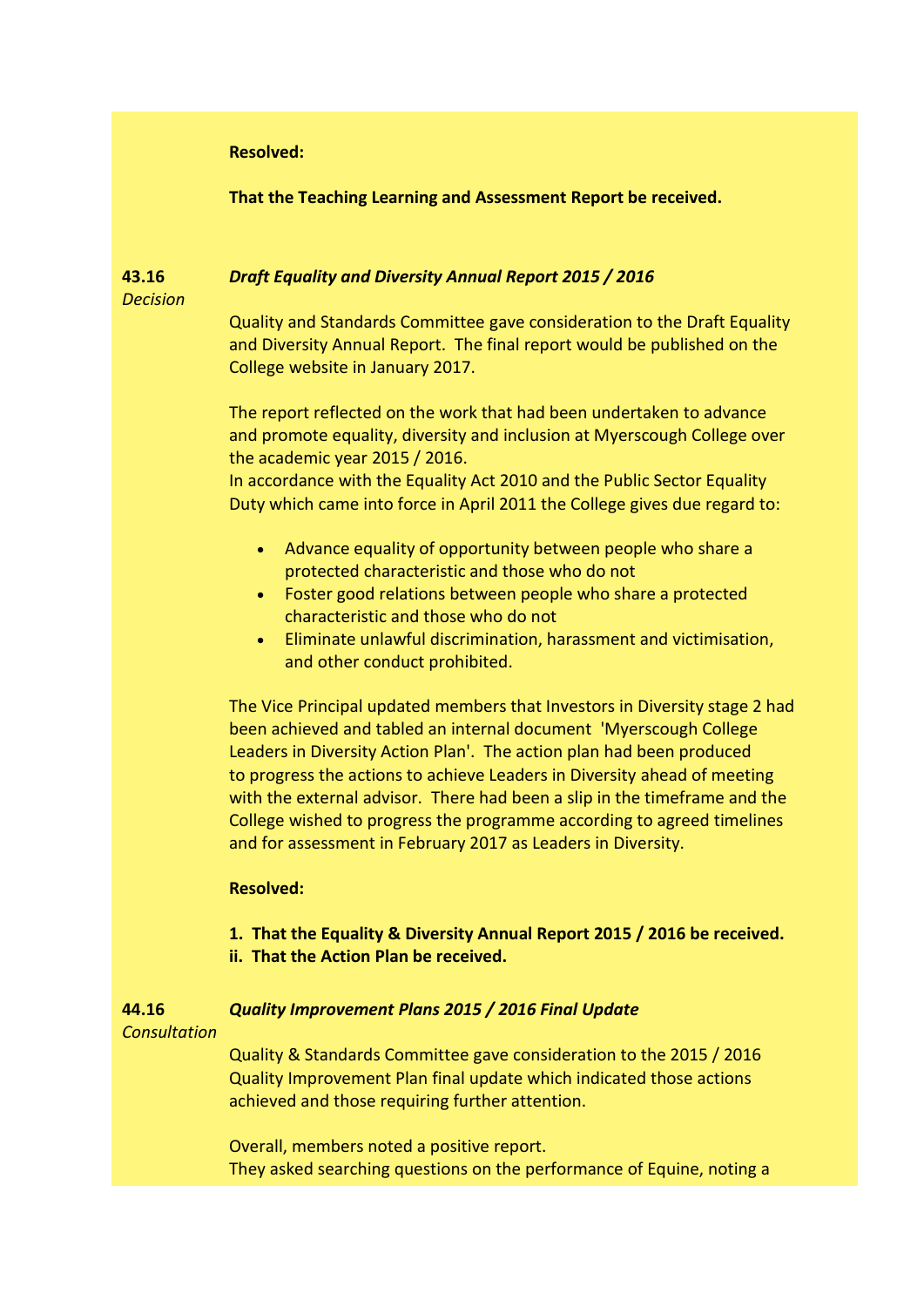change from the BTec qualification framework to City & Guilds, which linked well to employability and allowed removal of an additional employability qualification at level 2 that had impacted on success rates. There was a strong discussion on delivery of General Education in the College and how the College could provide this education to the benefit of the learner, College and satisfaction of the General Education teaching staff. The Vice Principal would present this matter to the Board at the Self Assessment Report event scheduled for 6 December 2016.

## **Resolved:**

**That the final report on the 2015 / 2016 Quality Improvement Plan be received.**

#### **45.16** *Academic Assurance Statements*

## *Consultation*

Quality & Standards Committee noted that correspondence from the Higher Education Funding Council (HEFCE) regarding the requirement for the Board to consider and agree Academic Assurance Statements had been considered by Corporation at its meeting on 25 October 2016. To support its deliberations the Board had referred to the 2015 / 2016 year end performance papers and a presentation from the Vice Principal. The presentation was circulated with the papers.

Quality & Standards Committee expressed confidence in the Board scrutiny and noted that the Principal had signed the assurance statements.

## **Resolved:**

**That the update on the Academic Assurance Statements be received.**

#### **46.16** *LANDEX Peer Review Report*

## *Consultation*

Quality & Standards Committee gave consideration to the LANDEX Peer Review report. This annual peer review had taken place earlier than previous years in order to treat the peer review process as a mock inspection for managers.

The Vice Chair of Quality & Standards Committee had attended the feedback meeting.

The process was described as a valuable exercise that was supportive but made clear where it considered improvements could be made. The outcome was that Myerscough was considered to be a 'Good' College with 'Outstanding' features. Leadership and Management was considered 'Good' and close to 'Outstanding'.